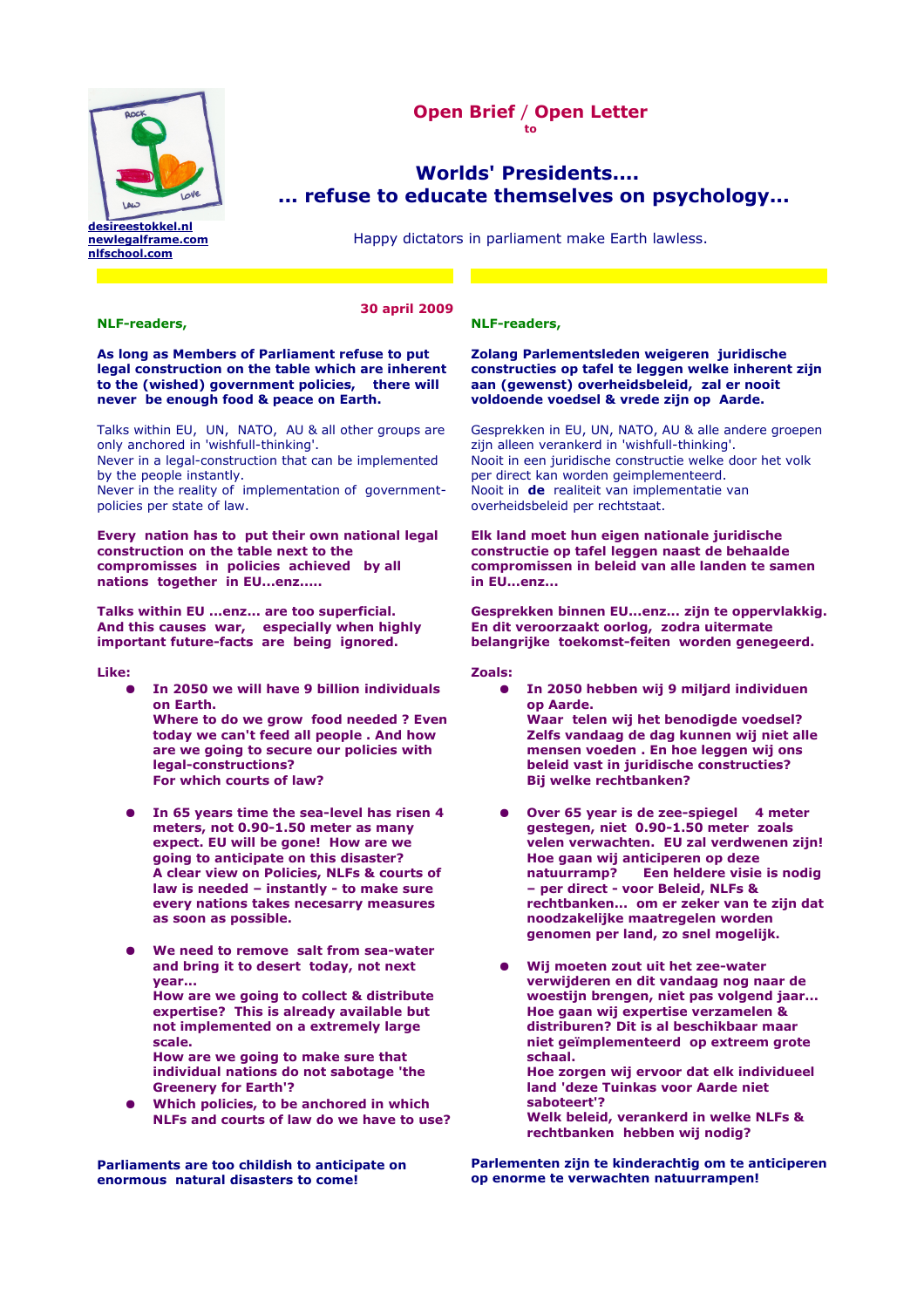#### **NLF-readers,**

**24 april 2009**

**Members of Parliament don't have a 'scientific thinking- & behavioral pattern'. They can't adjust to an exploring & coöperative attitude, aimed at building the nation together with the people.**

And they don't want to build, as long as a parliament exists of various political parties. Enjoying to overrule eachother with 'stupidity for an

image in the media'.

The people's need for 'Evolution in Intelligence' is boycotted.

Politicians lack knowledge on Psychology. Therefore they can't communicate for problem-solution. They only thing they can do  $=$  distribute 'imagebuilding'.

**Every nation needs a Business-parliament, where participans live & work like 'avarage human beings'. Appointed for their skills.**

# **NLF-readers,**

**Parlementsleden hebben geen 'wetenschappelijk denk- & gedragspatroon'. Zij kunnen geen onderzoekende & samenwerkende houding aannemen, teneinde samen met het volk het land te bouwen.**

En zij willen ook niet bouwen, zolang een parlement bestaat uit veschillende politiek partijen. Die veel plezier beleven aan het tiranniseren van elkaar met 'oenigheid voor een imago on the media'. De behoefte 'Evolutie van Intelligentie' bij het volk is geboycot.

Politici hebben gebrek aan kennis van Psychologie. Daardoor kunnen zij niet communiceren voor probleemoplossing. Het enige wat zij kunnen = 'distributie van imagobouwen'.

**Elk land heeft een Zaken-parlement nodig, waarin deelnemers leven & werken als 'gemiddelde mensen'. Benoemd voor hun vaardigheden.**

**5 april 2009**

#### **NLF-readers,**

**I could not write for a few weeks; needed 'an overview' on TOPs for Presidents....**

**I shall try to explain why all these talk result into more LAWLESS-people, worldwide.** 

#### **Afghan-top**

- Afghan-people were very disapppointed in the results Afghan-people complain about the fact that fundamental human rights are not anchored during this top = HRs are 'free -available or
- missing' = people can't count on their HRs or work with it.
- Politicians speak of 'a succes'. How can this be?

The whole Human Rights-topic is carefully arranged by NL. The day has only 7 workhours, so the agenda can be manipulated.

Their may not BE serious talks about HRs, because the world may not discover that there's an ICC-case against NL or that ICC is a highly corrupt Lobby- & Assasinationcentre on command of EU, UN & NATO. Maxime Verhagen - and MPs - read my websites an want to steal all my info for their NEW policies in parliament... so they prove to the world that they have changed for the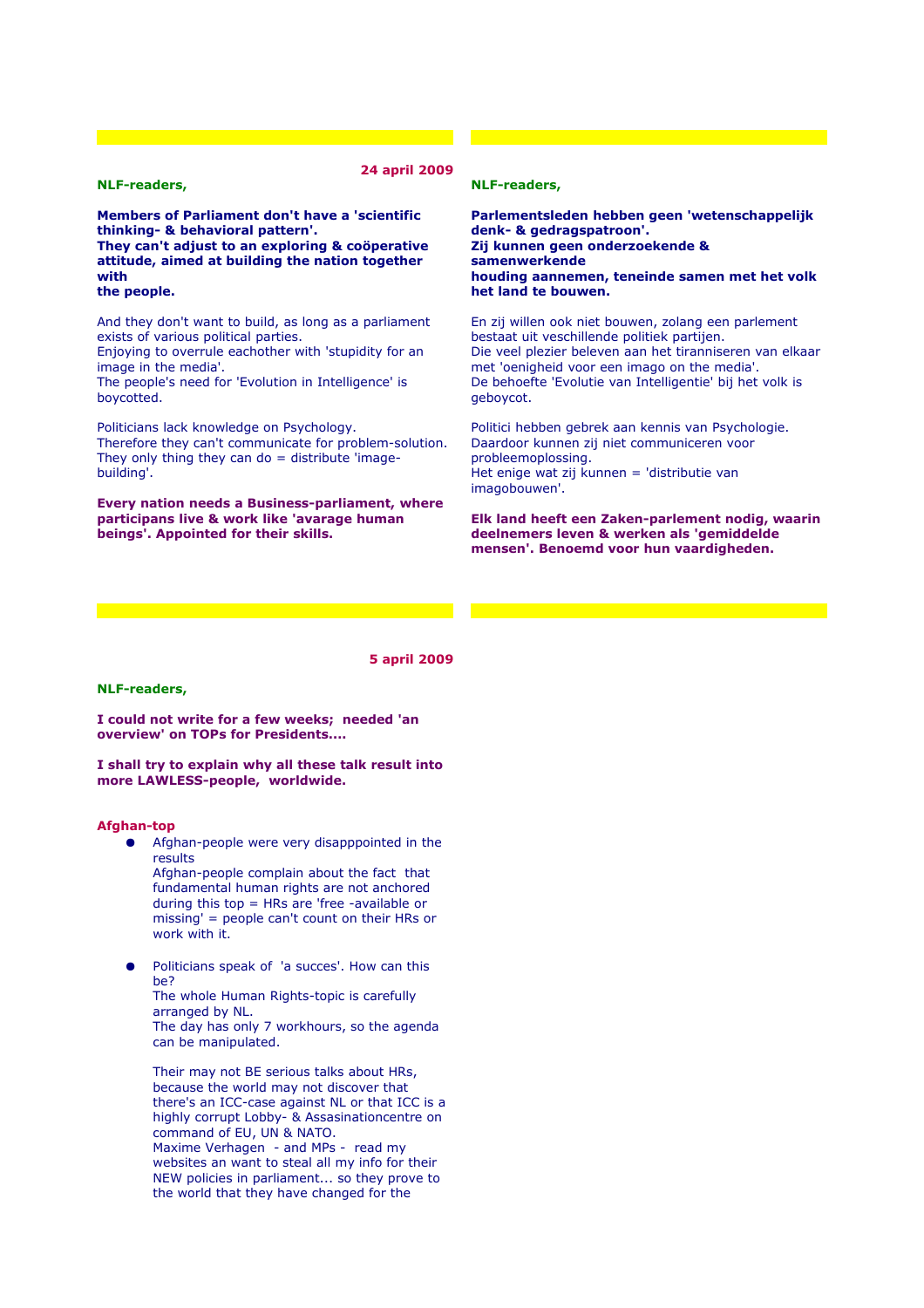better... and that my ICC-case is almost 'irrelevant'. LAWCASES AGAINST MPs ARE SUPPOSED TO BE INFERIOUR GOODS & SERVICES = people may never become smart enought to defend themselves within ICC or ICJ.

When you go the to website of MinBUZA, you read:'Verhagen has stopped a discriminating new Afghan-law for woman'= Afghanparliament may not discriminate women

#### **This is the way NL works! Happy Dictators in power.**

Balkenende & co don't talk to people, don't want to know what people need to survive. Than they write speeches or come up with NEW policies that prove that they have been listening to the people...

Or they publish reports to prove tothe world 'that NL has improved implementation of HRs abroad...and that people have a better lives thanks to NL' = liars-propapganda , meant to overrule people who have to live in agony for NL-MPs-dictators

For Afghan this means 'that Balkenende & co prove that they want Afghan-people to have fair law'. But the BASIC FACT is: 'Balkenende & co support, finance & educate corruption via NATO into the Karzai-parliament. People excluded.....'

NL makes up stories about Law & Justice to implement.

Another example.

Minister of Agriculture Gerda Verburg announced that she will invest 5 million euro in the education of Agriculture in Kabul and other regions.

Is this money given to the Karzai-parliament, or does NL open a NEW SCHOOL for Agriculture in Kabul? I can't find the answer!!!!!!

○ When 5 million is invested in the Karzaiparliament for Agriculture, most of these euro's will disappear in corruption. Example: Disappear in newly build 1 million euro Residences for Afghanpoliticians financed with NATO-money.

When NL builds a NEW SCHOOL itself, you will get the scenario I already explained for Africa in my ICC-paper of 1 september 2007.

You get education, you will improve your businesses.... BUT....

When you are finally a self-supporting money-maker, NL will start to dump goods, services & polution on the Afghansoil. You have to clean up NL-waste & -litter.

Meaning:

Afghan-people will not have workable laws or acces to fair Int. Trade or Justice. Therefore its possible for NL to blackmail the Afghan-parliament with import/export regulations

= Afghan has to stay CHEAP/ LOW IMPORT-TAXES because NL onces invested 5 million euros in the education of Kabulfarmers

= Afghan has to repay all these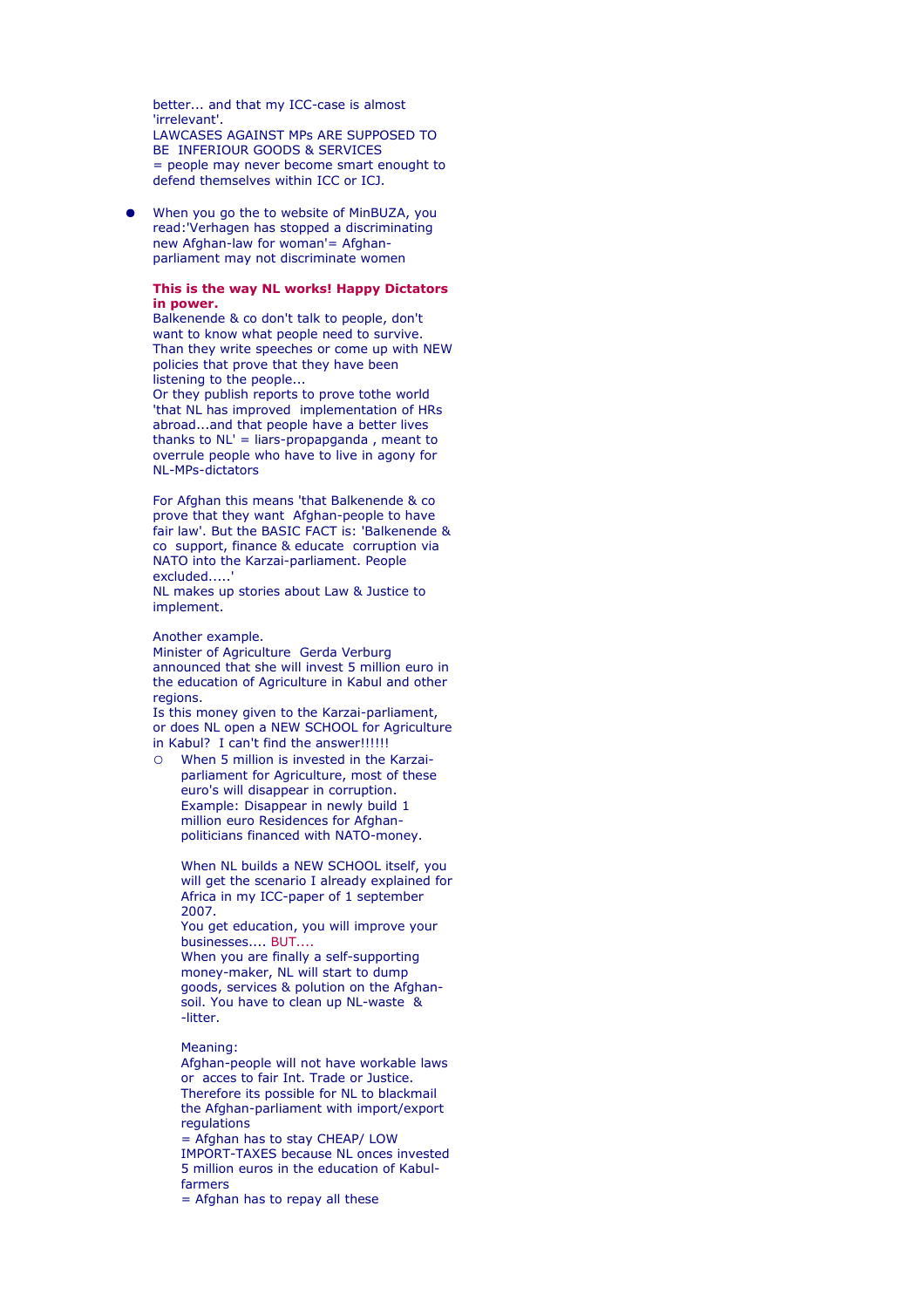investments, with a profit = Officially, its forbidden to export goods & polution abroad from Rotterdam Mainport/ Schiphol, but the security is LOW...so ships/plains will departure anyway

O Do you get the message? I think you do.... No matter which route you take, Simple People will have to pay with their lives, now or later.

#### **NLF-Solutions for Afghanistan**

- **Accept ALL euro's you can get!**
- **Work with TRUTH, it will save your live** ○ **You have to publish the results of ALL**
	- **practices on a website. Show the world the good & bad results, weekly.**
	- **This will give people like me the opportunity to bring you justice and help you clear away corruption. Corruption of NL-MPs in Afghan, needs to be cleared away with ICC- or ICJlawcases. Lobby within the EU & UN will only cause MORE corruption... The longer the lobby-path is, the more hel you will have...**
	- **Prepare the Kabul-farmers for the final results = one day they have to pay back the investment to NL. This will stop some of the lies of NL-MPs.**
	- **Publish ALL contracts you close with NL-investors on a website. Explain why you accept money, goods & services for which goals for life & economical targets. Explain to the world which parts of EQ you need. Also outline: which investments you need for which business-results.**

**This will make you powerful, because you implement a skill the NL-MPs rather forget. TRUTH-TELLING - when you have absolutely nothing – is the only**

**survival-strategy left. It gives you respect = freedom to move. Put truth on timelines, together with business facts & lifetime-experiences and you can defend yourself by proving what you have done under certain circumstances. NL-MPs have all evidence of people removed in NL = genocide by bureaucracy**

- **You have to give 'Good-NL-fooks' a little more credit for the fact that they try to rescue you. Now you are being blindfolded by NGOs... I do understand that you assume :'better something than nothing', but this has changed now Sudan refeuses to recognize authority of ICC, supported by many African-countries.**
- **I know that you have to accept CORRUPT money for shelter, food, raw materials, education, lively hoods. You have to close contracts with people who are in a position to kill you, or you can be killed in a civil war for closing these contracts. Fear. Of course you are afraid of results....**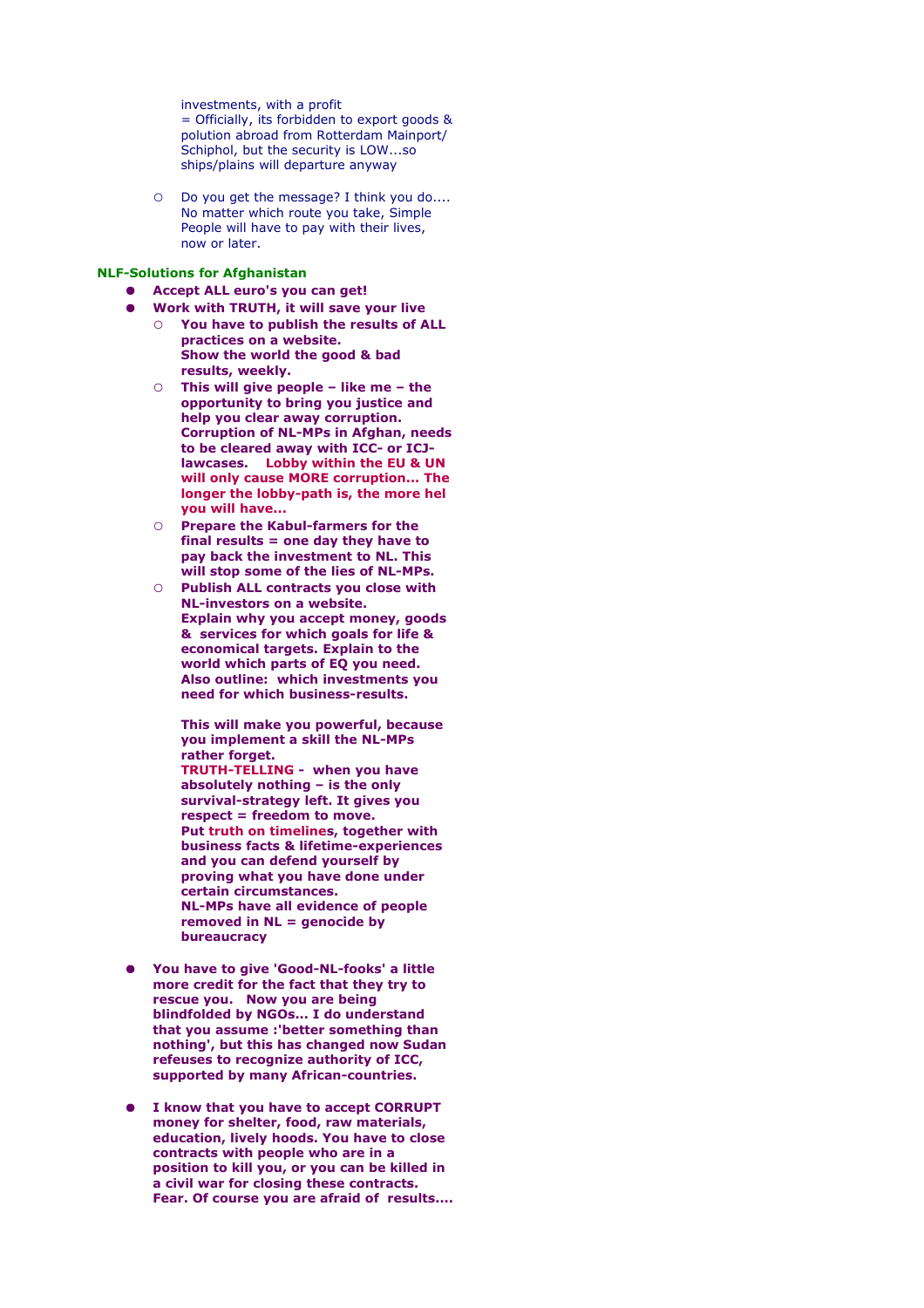**but when you don't start to level with 'Good-NL-EU-individuals', NL-MPs will stay strong & corrupt.** 

## **You have to put your needs on a website!**

## **NATO-top**

● Denmark-president Anders Fogh Rasmussen will be the new Head of NATO. Turkey is right! This will cause disturbances in the Moslim-world.

On my site I write to Egypt about a dirty EUdeal between NL & EU-members for the GAZAborder in Egypt

= NL & EU want to be in controle of that border. NL wants an NEW war between GAZA & Israel.

Egypt responded wisely; they open GAZA whenever its save = NO interference EU at that border.

This example is going to be daily practice, worldwide in NATO-policies

= dirty deals between a few EU-actors to distribution of corruption, hatred & lawless lives.

Whats the bigger plan?

Well...., policians are low-intelligent person. They do have criminal thoughts & practices...so they manipulate one lie after another... to stay in POWER... Blackmail & bullshitt- photosessions to prove 'that they are such a wonderful friends'.

People overhere want good practices like GREEN-ENERGY & social behavior...but we don't get it! We are exlcuded.

The opposition in parliament is excluded of Balkenende & co-dictator-policies too ...and they refuse to implement legal-contructions to stop it... They turn to propaganda, manifestations & strikes. This breaks down our Justice-system, rapidly.

Our financial-system is weak, now corruption is being denied. Corruption will take over here too!

#### Thus?

Individual NL-MPs play psychopatic powergames. Its the game that counts, not the result.

Death bodies are waste/litter, which can be removed from your computer by one click on the mouse..... NATO will be a Low-intelligent Blackmail & Bullshitt-centre

#### Psychology-lesson:

When in EU-politicians call eachother 'Bridge builders' and give eachother jobs because they are 'good Bridge-builders between people'..... this is only meant to cover up for war-crimes exercised by those policians.

Namely: 'A true good-hearted Bridge-builder will never work for NATO, because NATO is the BEST corrupt distributor of EU-corruption, blackmail-policies for the int. weapon-industry and a demolisher for good lawsystems'.

○ A social-behaving politician can work with the media, like I do. And doesn't need 'Institutions for the performance Power-theater'.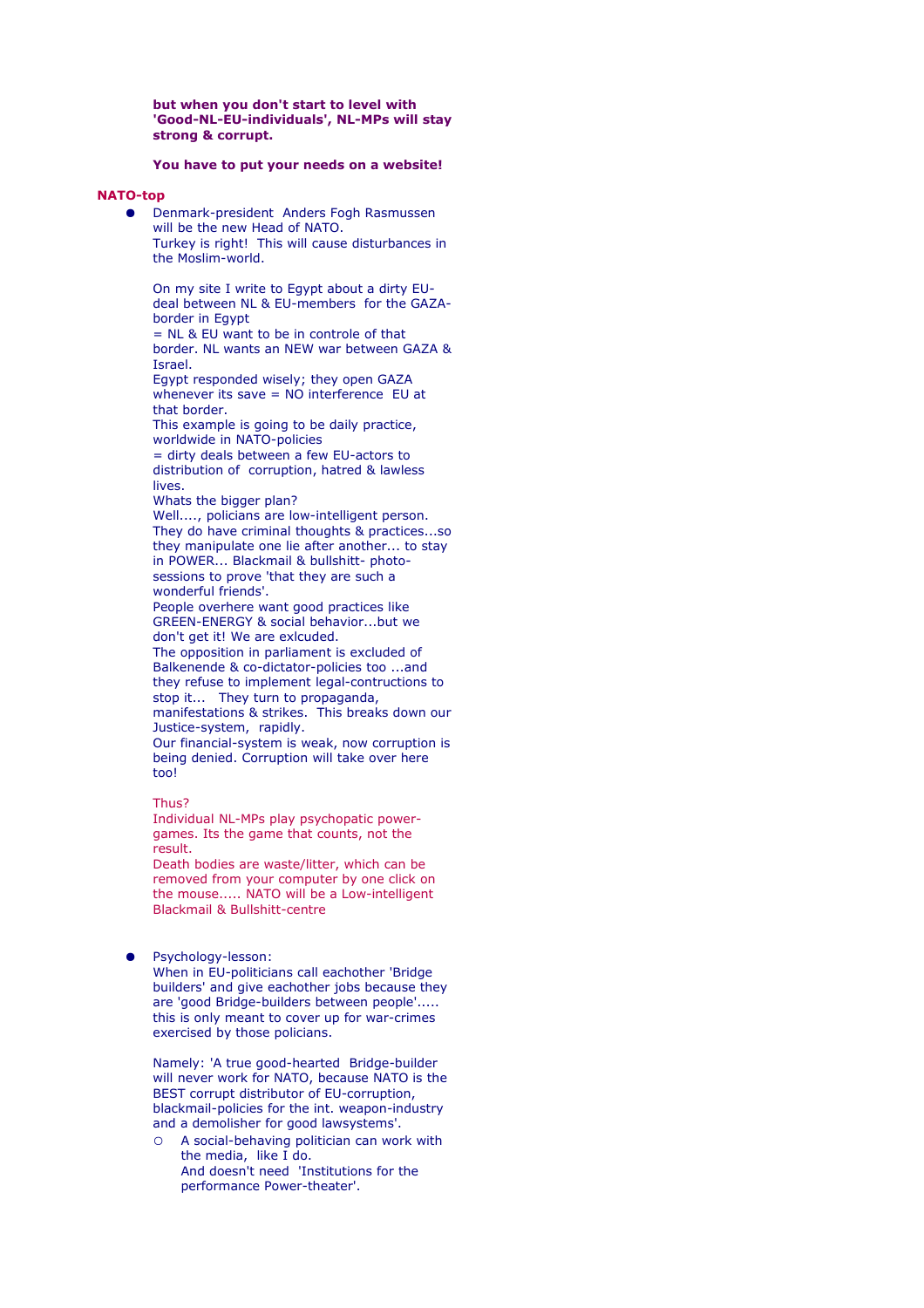● **Politicians are Low-intelligent persons who have NO COMMUNICATION-SKILLS at all**

**= they bring cliché-talks, one-liners...or emotionless psychology**

**= they are afraid of individuals who show their true emotions without vandalism or crime**

**= they are too stupid to be a visionair for worldwide NEWsystems**

**= they want to be visonairs in history...**

**Presidents & Co think highly of themselves because they are part of a system in which they are allowed to work as organized criminals.**

**They are never tested for their job: NO psycho-therapy, NO psychology-test.** 

political parties work with an emotional blackmail-systems towards their candidates

 $=$  when you do as the Boss tells you to, you can become a powerful politician.  $\frac{1}{x}$  you have to ignore legal obligations in case of misconduct in parliament  $=$  when you are confronted with crime of another MP, you come up with a new policy, law or manifestation = when crimes are war-crimes you install a

new commission to investigate on it = you NEVER go to court against one of

your 'friends in parliament' = you never talk about in-effective laws that do not protect civilians against severe violation of HRs.

In NL: Nationale Wet Ombudsman & Algemene Rekenkamer = these 2 organisations may check on war-crimes of Mps, but may not stop them now the HRtreaties are left out of these laws. = you only talk to the media that protects this system

= you make sure that NGOs & business abroad follow your thinking-pattern = you exclude everybody who wants to change this system

○ In NL out politicians 'don't know what HRtreaties contents' = they can't even think in legal structures within the courtsystem based on HR  $=$  they can't clean up the corruption within the lawyers- & notary-practices  $=$  can't clean up 'retarded police-stations, where police-officers with a lot of self-pitty because they simple don't want to read, write or talk aimed at conflictending & justice'

 $=$  they are too stupid to stop war-crimes in other politicians from other countries

**Presidents & Co want to be 'Happy dictators'. A new elan for 2009. Worlds' Presidents are civilized because they close friendship with other dictators on TOPs. And they refuse to stop these monsters in courtroom, based on evidence of Simple People. These dicators are free to stay dictator because their war-crimes 'only build genocide by bureaucracy'....... They fly from one conference, to the next**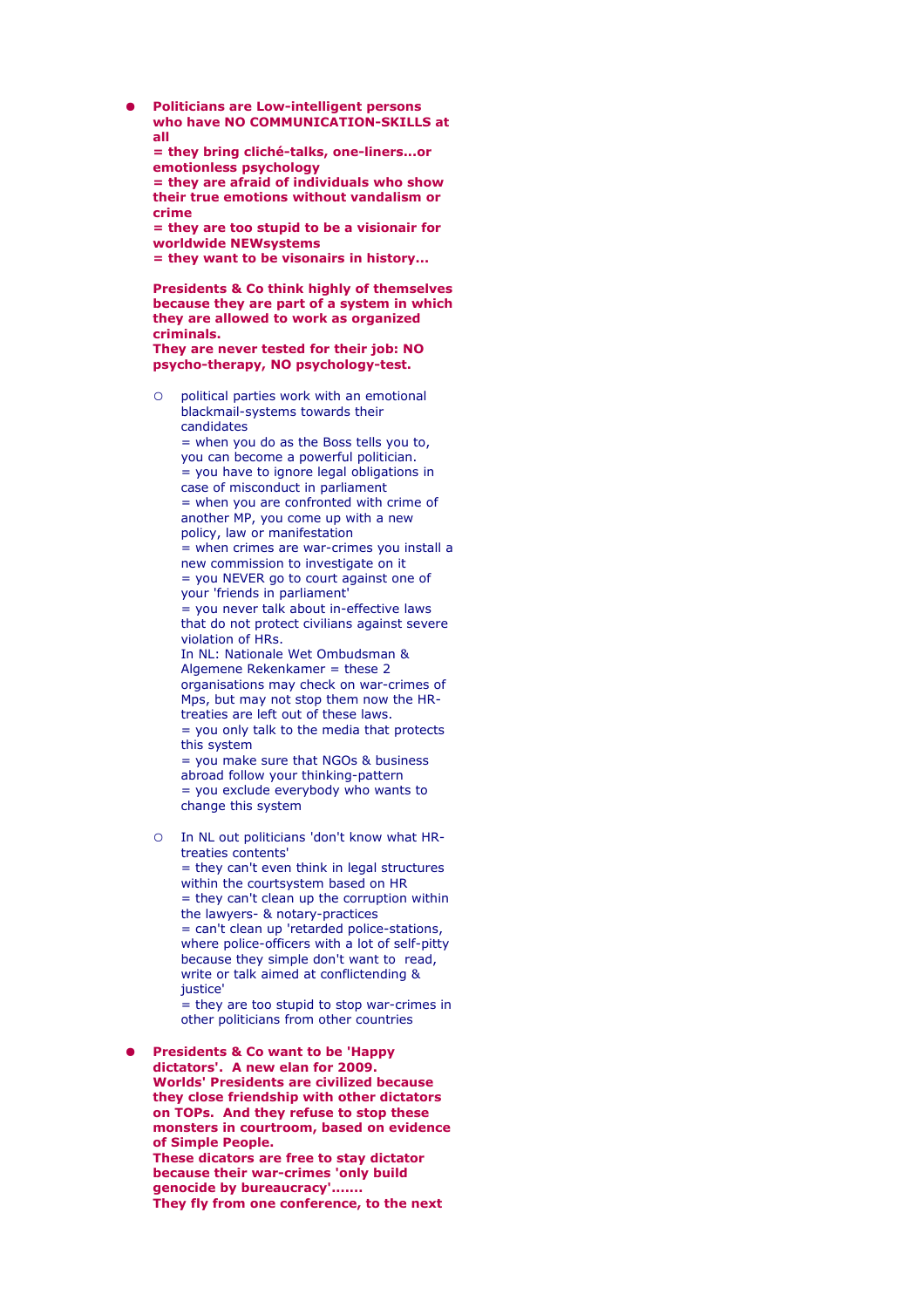**summit, world-debate... and media... to prove that they are civilized enough to brainwash other dictators with politics.** 

#### **Result?**

- In-effective constitutions like UN & NATO.... and may more... EU does bring some laws, but its also a war-criminal.
- Worldwide distribution of corruption & lawless-lives.
- People, turn away from politicians and come up with their own survival-plans
- These individuals can't be stopped anymore by Police & Ministery of Defence
- People remove politicians from their presidency
- People try to start lawcases against politicians, but rarely succeed = more street violence
- A sick VIP-world, in which VIPs torture & kill people because other VIPs torture & kill people too
- A low-intelligent educational system with corrupt Profs
- 'sick-making' healtcare-system, due to all the corruption
- Talks about Social Organizations who are supposed to survive without any structural power to change the system
- Planet Earth without oxigen in 2039

#### **NATO is going to be a 'very agressive institute'...in coöperation with [Europol.europa.eu](http://www.europol.europa.eu/)**

○ EUROPOL is supposed to be a Smart Police-office against Organized Intelligent Crime in the Hague, NL.... Training & education.

I emailed them about my ICC-lawcase, of course. NO RESPONS.

Based on the behavior of police-officers here in Haarlem/Schiphol-region I assume 'that they can't read my files & websites'. They don't know that ICC & ICJ stand for. Can't estimate the consequences of: 'The Dutch Supreme Court works like a terrorist and has people with their files disappeared from NL-soil'.

○ NL-police can only build offices, NO knowledge!

= What you saw at the Afghan-top was 'presentation of materials' to prove that NL has an effective police-corps.  $=$  I didn't try it, but I think that I can kill Maxime Verhagen under all circumstances. Top or not. Whatever I do or say, police run away from me..... Sorry Afghanistan/Pakistan: 'I should have killed the man... and a few other visitors...'.

○ INTERPOL is supposed to anticipate on serious war-crimes in EU; they only want to stop criminal individuals, not the criminal politicians. Appearently, INTERPOL kills civilians on command of EU, UN & NATO. Together with EUROPOL?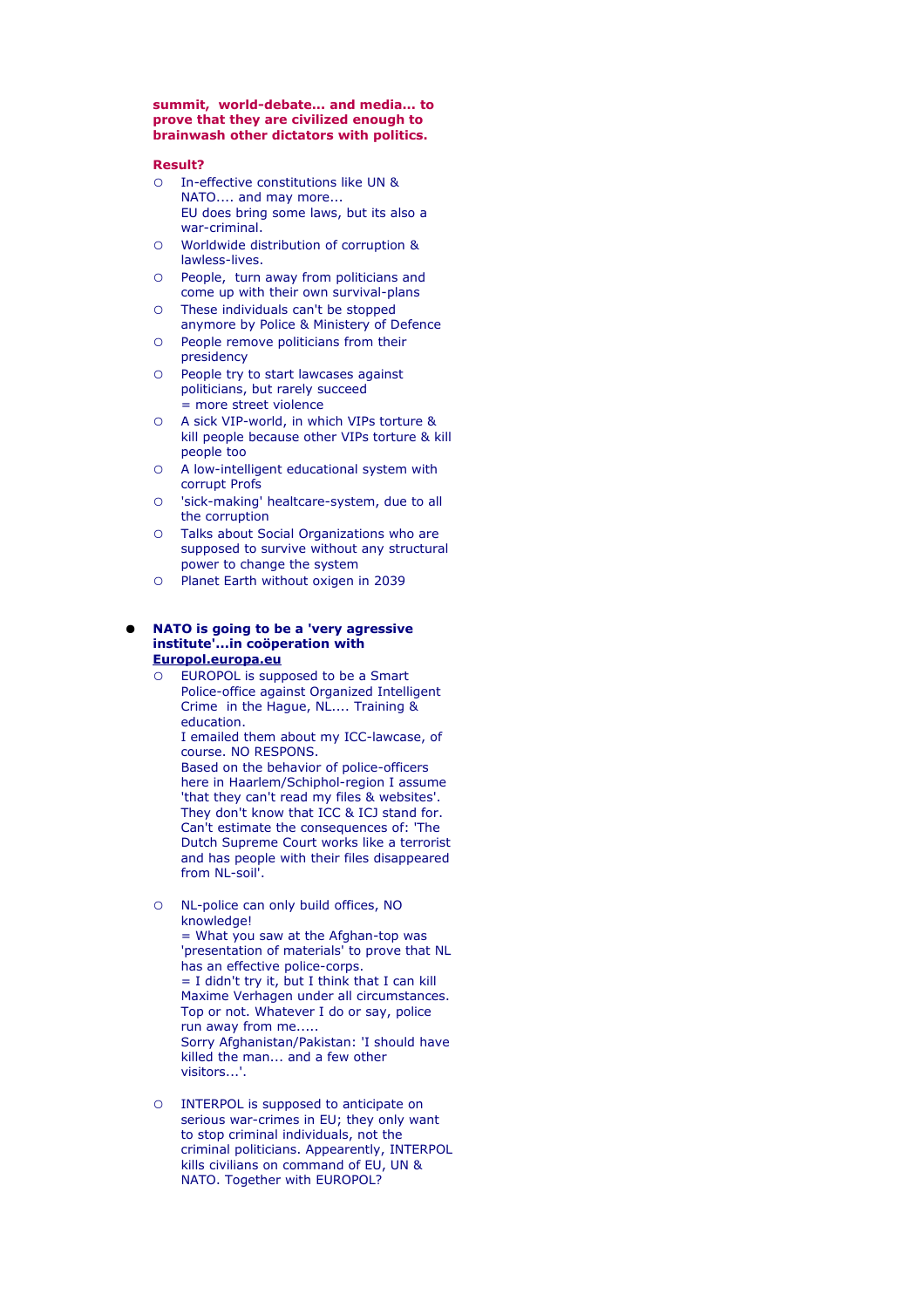○ An other example of NL-ers complaining about the retarded police-officers we have. UK closes down the country for hatredmongers like Geert Wilders and violent activists.

Result? They party in NL.

Our politicians & police-corpses only read laws 'to prove to the people that they can't change a bad situation'. More people – like me – build complete

files and put them on the desk of a policecorps

= is the police doesn't need to think anymore

 $=$  they only have to copy text and write the charges for courtroom + arrest the suspects.

Last week, businesses put a complete instruction-file against violent Animal activists on the police-desk. They recieved the message:'We can't do anything for you'.

So the NL-ers refer to the UK... and ask the parliament:

'Why can another EU--UK-member stop criminals, while NL can't?'

The only correct answer is:'People we can implement laws to stop crime, but we want NL to be a Happy Dictatorship to stay out of ICC-prison ourselves'.

#### **Afghanistan/Pakistan....**

**Now you have an idea of the 'the Highly Ineffective NOT-SO-SMART Police-corps' your countries will have soon thanks to NATO, UN, USA...and others...** 

# **But this is not all ========== G20-summit**

**==========**

- I felt sick watching all those greetings between & photo-sessions of 'Happy Dictators' thinking for solutions against the Financial-crisis.
- Do you know that only Chinese-people say in the media : 'The G20 is not going to bring anything good for China, needed solutions are boycotted'? Reports say:'We felt excitement. Barack Obama was performing well'. BAH. The people are poor & lawless... and the media only talks about 'the new elan in politics'.
- Dmitri Medvedev was having a 'good time' with Balkenende & Barack Obama. He admits that the G20 is only a new startingpoint for better politics... Medvedev supports the war-crimes of NL - also the increase of more lawless people in EU for his own Russian-economy. Which economy? He's NOT smart enough to comprehend 'that he has already build a lot of hatred of Europeans against Russia, because one day it will become clear that he has given Balkenende & co the freedom to build a dictatorship worldwide, together with ICC'.

**Barack Obama is only in office for a few months. BUT to me its already clear 'that he can't**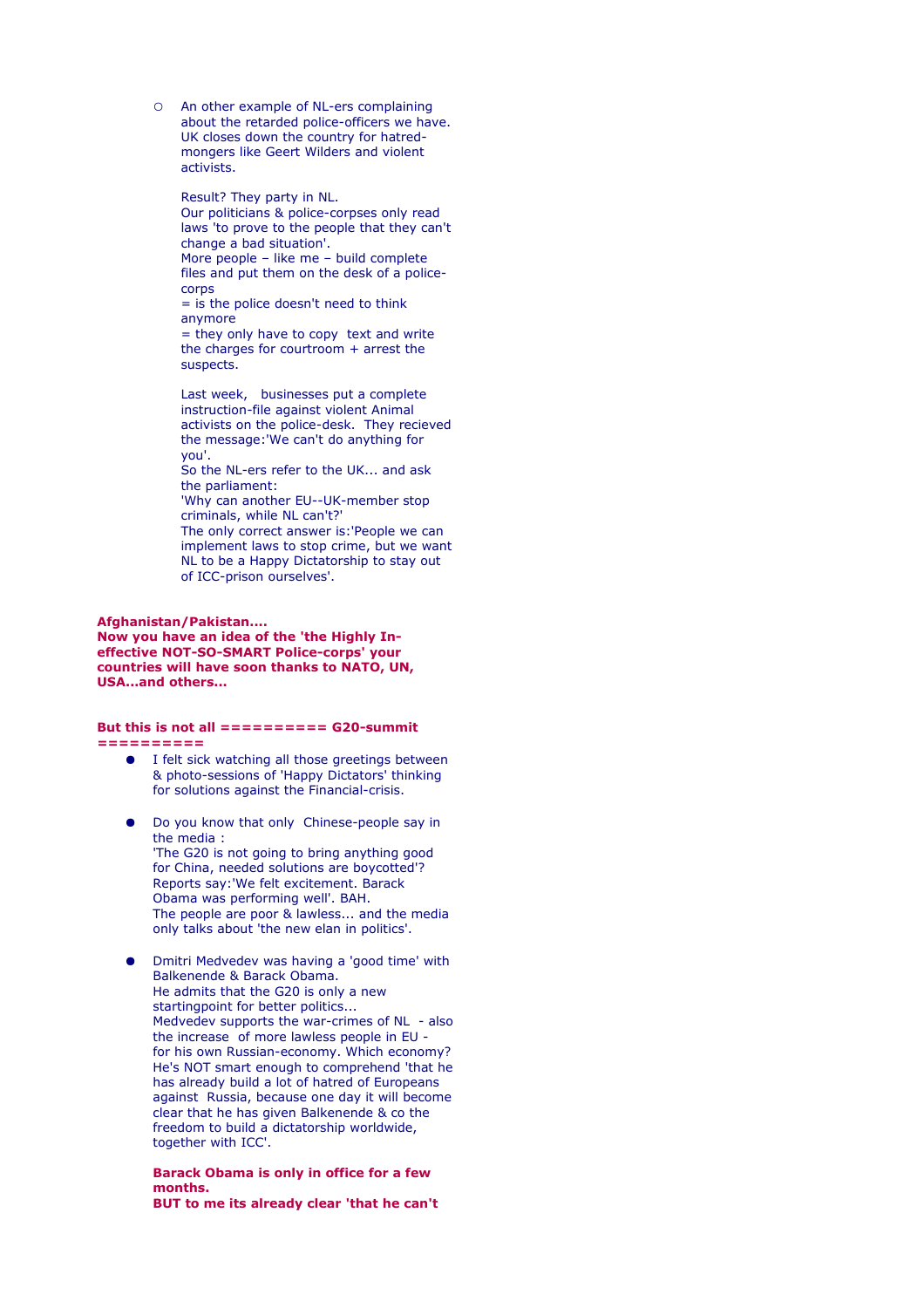#### **set priorities'.**

#### **This presidents speeches beautifully and looks handsom on Blaickmail & Bullshittphoto's.... BUT, he wants to be FRIENDS with everybody!!!???**

Look.... Personally, I don't want to be friends with Al-Bashir of Sudan....., but I do strongly believe that he's entitled to a fair trial within ICC, after Balkenende has been brought to ICC-courtroom. And UN Ban Kimoon has been replaced by a fairthinking UN-leader.

- Hillary Clinton is NOT Smart enough to work with laws to stop wars OR to anticipate on the outburst of new onces. Her speeches in the media are brainless. Inconsequent. Instable.
- O USA only cares for the USA, not for lives of lawless Europeans, although these lives are a trigger to more wars. USA does not want to press Israel into a more fair country with a courtsystem against Hamas, although the people call for this approach of the USA. Pritty stupid!
- The fact that Obama ignores terrorism of the Dutch Supreme Court and war-crimes taking place within ICC, supervised by UN Ban Kimoon...makes clear that he has NO IDEA of life in EU... and the connection with Afghanistan/Pakistan.
- How he values INTERPOL & EUROPOL is 100% unclear. Its irrelevant to him, because he wants to impose his plans on Pakistan/ Afghanistan... at any costs... He talks about education & businesses, but has F16s shutt 12 individuals death overthere on the moment he speeches. NO NUCLEAR WEAPONS!

Personally..., I don't care if Earth has nuclear weapons or not.

I only want a courtsystem that gives me my funadamental HRs back withing a short period of time, when Presidents have taken these away from me... . Even when this means the EU-leaders have to be put into prison. As you know, I have a completely different point of few on money, budgets & human beings.

> How many individuals have to be killed by F16s, before USA accepts 'that they can never win that war, when USA gives Balkenende & Co and ICC freedom to be a war-maker'?

- USA wants to be part of the HR-units within the UN. But Obama keeps UN Ban Kimoon in his powerful position while that leader wants ICC to be a Hitlercourt. On top of this, he wants to prove that USA wants Hrs for everybody. EVERYBODY HAPPY?
- Obama wants NATO to invest the money more wisely... Less corruption. But he forgets that the young men who present themselves as 'terrorists/attackers' do not recieve 1 million euro NATO- &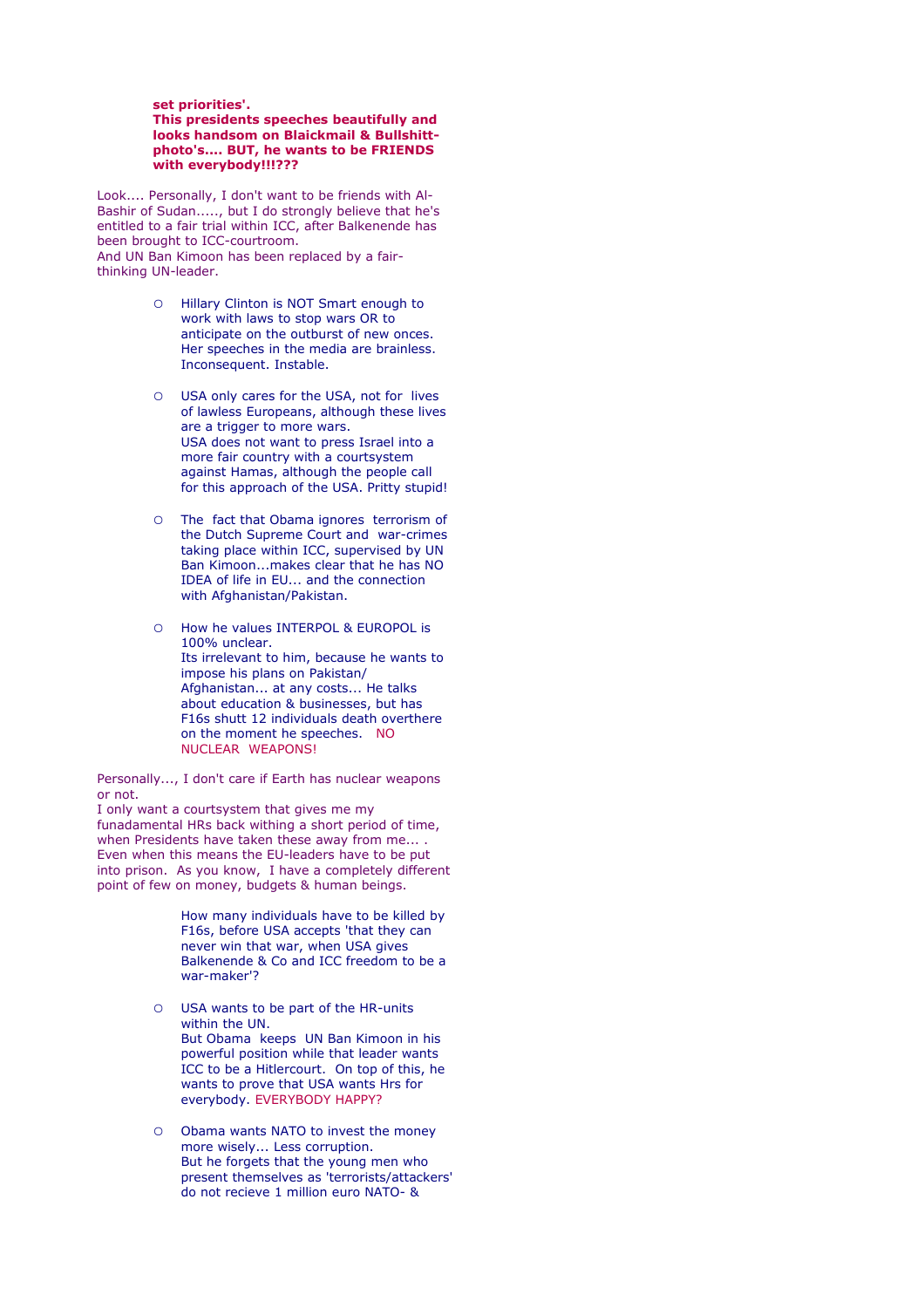USA-money to build themselves a new residence with in the Karzai-parliament.... or the Pakistan-mountains...

**Barack Obama doesn't comprehend how 'the war-makers-system of EU expands its power'**

**[Wordbank group](http://www.ifc.org/about) [Global Trade Liquidity Program](http://www.ifc.org/ifcext/spiwebsite1.nsf/f451ebbe34a9a8ca85256a550073ff10/569144a89946398e8525755b0070c57e?OpenDocument)** 

**Time to stop this Open letter. My intuition tells me 'that we will have an economical-explosion causing of more lawlessindividuals in EU very soon'. Perhaps better said:'an Imposion", now bureaucracies are free to be serial-killers. People get angry because we loose Talents & Tools.** 

**The network of the 'Happy dictators' will become more visable. Disturbances....**

- **NATO has to be closed down...for ever...So does EUROPOL.**
- **INTERPOL needs to be cleaned up, from EU-political-corruption.**
- **Ban Kimoon needs to be removed from the UN.**
- **ICC needs to be cleaned up, before its too late. Its already too late...**
- **Russia needs to stop its 'new networkbuilding' and start to present its true economy to the world = give foreigners acces to Russia, instead of sending them into EU-death. Dmitri Medvedev is afraid of the possible good results of his own good-practices = when he would have stopped ICC and supported me openly, he would have gained LOTS of RESPECT – more individual freedom – on the Worldmarket. Not authority, but freedom to be EQ-**
- **intelligent.**  ● **Asia needs to 'work with their individual brain, far away from EU-blackmail politics'.**
- **Africa has to close down ICC and clean up NGOs.**

**Present local courtsystems to the world. Mixture Sharia-courts with Westerncourts.** 

**I know that Nigeria already works with this practices. And they don't cut off hands of thiefs...who are punished by Sharialaw.**

- **India has to demand 'transparency of the ICC-activites in public' = gaining power . Far away from the UN, EU & NATO**
- **Countries like Ukraine, Latvia...and others are on the edge of bankrupty. Due to the fact that they want to be a member of the EU-blackmail-system, what will never happen because their bureaucracy is not build for it... Eastern Europe – now excluded from financial solutions against the crisis – has to start to blackmail EU-members**
	- **publicly..., by telling the truth about**